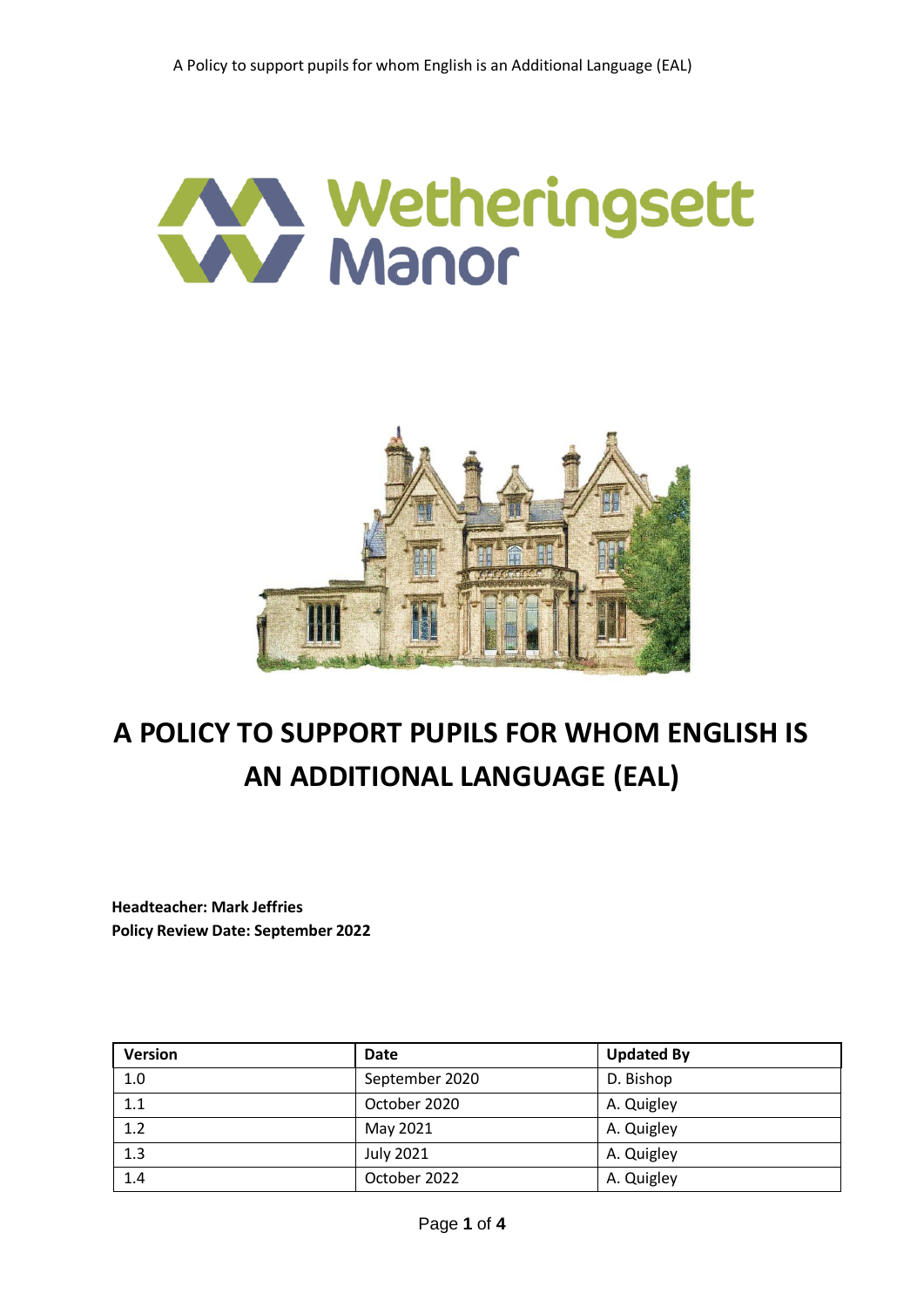A Policy to support pupils for whom English is an Additional Language (EAL)

# **Contents**

| <b>Section</b> | <b>Topic</b>                                        | Page          |
|----------------|-----------------------------------------------------|---------------|
|                |                                                     | <b>Number</b> |
| 1              | <b>Whole School Language</b>                        | 2             |
|                | <b>Development</b>                                  |               |
| $\overline{2}$ | <b>The Role of Class Teachers</b>                   | 2             |
| 3              | Language and Literacy Experiences of EAL learners   | 3             |
| 4              | <b>Beginner EAL learners</b>                        | 3             |
| 5              | <b>Teaching Strategies to support EAL beginners</b> | 3             |
| 6              | Developing Language and Literacy skills             | 3             |
| 7              | Learning through talk                               | 3,4           |
| 8              | <b>Learning from text</b>                           | 4             |
| 9              | Learning through writing                            | 4             |

# **1) Whole School Language Development**

All teachers will need to consider the language demands as well as the content of the curriculum and plan how they can support pupils to develop oracy and literacy acrossthe curriculum.

In writing schemes of work and medium-term plans, teachers should consider the following questions:

- a) What opportunities are there to explore ideas orally and collaboratively?
- b) How can teachers (or additional adults or other children) model the key subject language needed?
- c) What specialist vocabulary do pupils need in order to understand new concepts andhow can this be presented to them in an accessible way?
- d) What range of texts do pupils need to read and how can their reading be scaffoldedto support learners with diverse needs?
- e) What types of written tasks do pupils need to carry out and how can these be framedto support pupils at different levels?
- f) Are lessons planned to ensure that any additional adult has a clear role in developing literacy?

# **2) The Role of Class Teachersis to:**

- develop consistent approaches to teaching and learning in literacy and to build increased awareness of the existing language knowledge and understanding thatpupils bring to lessons.
- use speaking and listening strategies to develop subject learning.
- plan for teaching and learning of subject-specific vocabulary.
- develop active reading strategies to increase pupils' ability to read for a purpose andengage with a variety of texts.
- model writing for key text types within their subject.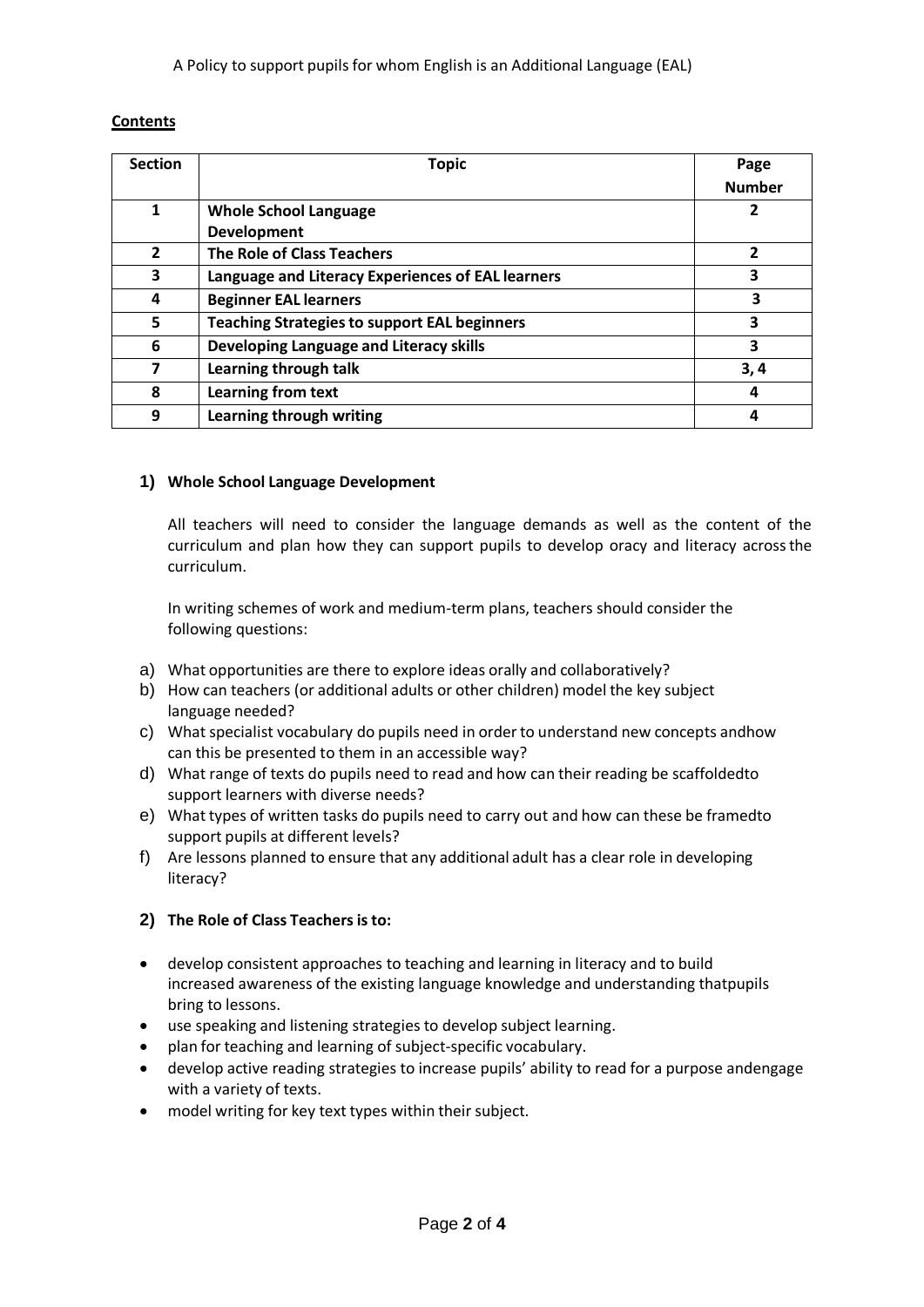A Policy to support pupils for whom English is an Additional Language (EAL)

**3) Language and Literacy Experiences of EAL learners**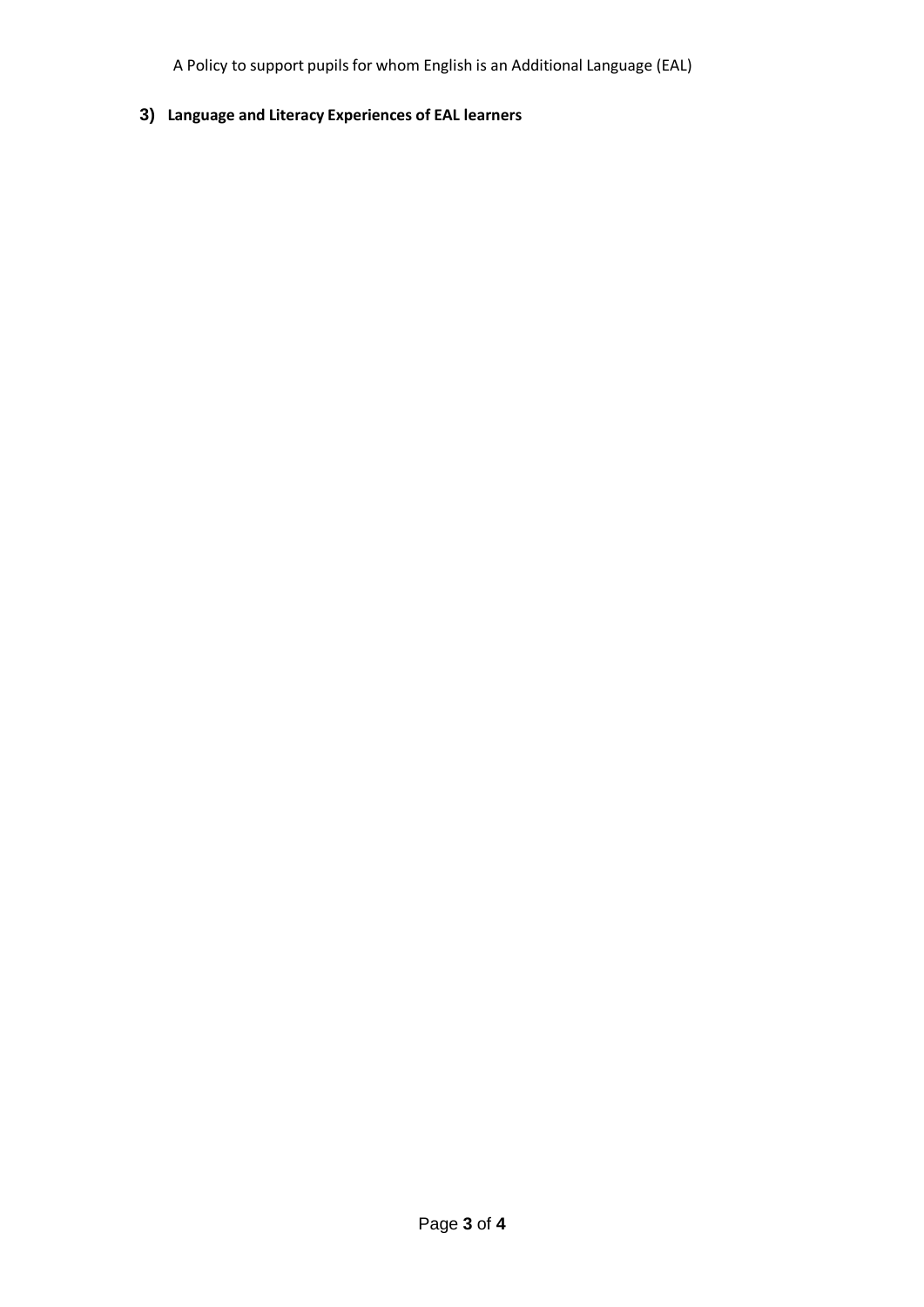- Some pupils already have good language and literacy skills in two or more languages.
- Some pupils are beginner EAL learners have never learnt to read or write in any language.
- Some pupils have missed some or all of their education and have not fully developedthe language and literacy skills needed for primary school.
- Some pupils have SEN with language or literacy needs.

As pupils progress through school, the language and literacy demand of the curriculum increase and pupils need to develop a wider range of language skills, inparticular making the transition from spoken to written forms. They also need to beable to adopt different styles (genres) to meet different purposes and audiences which need to be explicitly taught.

# **4) Beginner EAL learners**

It takes 1-2 years to become fluent in everyday spoken English, but 5-7 years to develop proficiency in formal, written English. Pupils who are new to English will benefit from being integrated into mainstream teaching and learning experiencesmost of the time.

This enables them to;

- develop oral fluency quickly.
- immediately feel part of the school.
- develop language in context.
- experience theirfull curriculum entitlement.

Additional support in class and some small group literacy teaching will be beneficial in the early stages, although pupils should not necessarily be withdrawn from Math's,Modern Languages or practical subjects where they can usually make good progresswhatever their language level in English.

#### **5) Teaching Strategiesto support EAL beginners**

- Provide a classroom rich in oral experiences.
- Enable pupils to draw on their existing knowledge of another language or languages.
- Encourage and use bilingual support from other students and staff.
- Use translated materials and bilingual dictionaries.
- Allow students time to practice new language.
- Use visual support of all kinds (diagrams, maps, charts, pictures, realia).
- Develop card sorting, sequencing and matching activities.

#### **6) Developing Language and Literacy skills**

In order to be fully literate, pupils need to be able to understand how we adapt oureveryday speech into formal, written texts.

#### **7) Learning through talk**

- a) Using speaking to clarify and present ideas.
- b) Using active listening to understand a topic.
- c) Hypothesising, evaluating and problem solving through discussion.